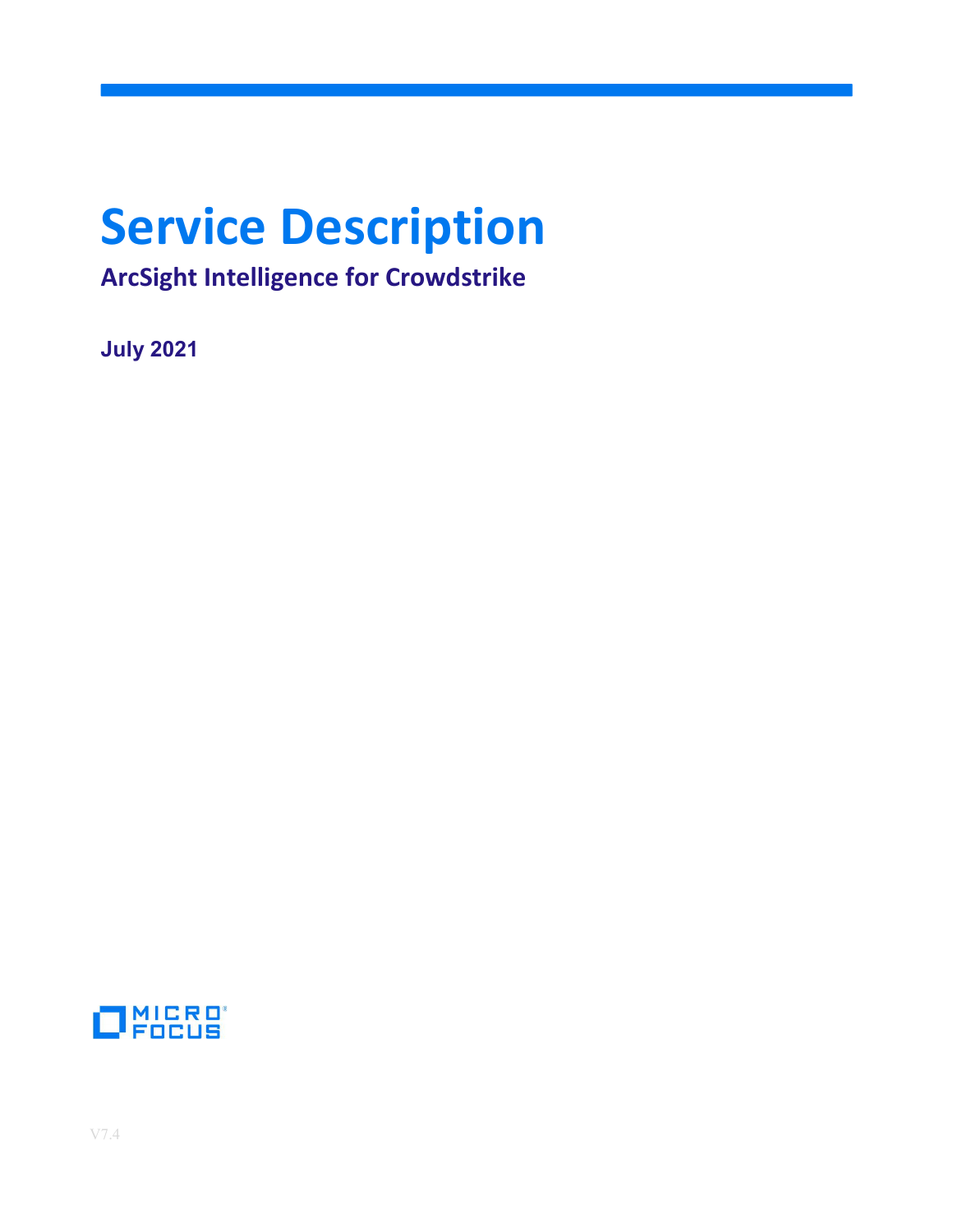## **Contents**

"This Service Description describes the components and services included in Micro Focus ArcSight Intelligence for CrowdStrike Software-as-a-Service (which also may be referred to as "SaaS"). Unless otherwise agreed to in writing this Service Description is subject to the Micro Focus Customer Terms for Software-as-a-Service or the applicable Micro Focus Pass-Through Terms and represents the only binding terms governing Micro Focus International plc and its affiliates ("Micro Focus") respective obligations regarding its provision of this SaaS to the end-user customer. Any other descriptions of the features and functions of the SaaS, public statements, including advertisements, shall not be deemed as additional features or functionalities that Micro Focus is required to deliver."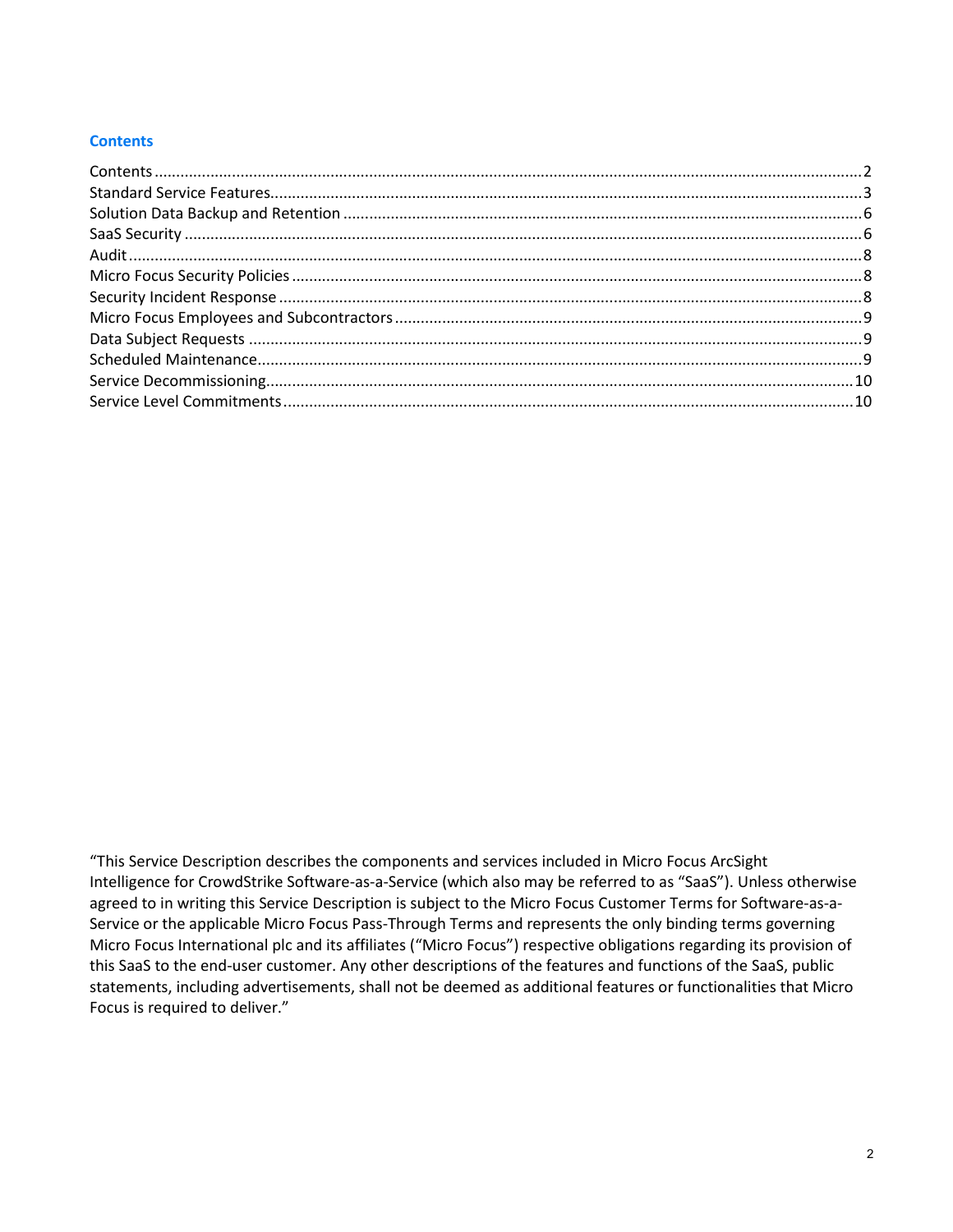# Standard Service Features

## High Level Summary

ArcSight Intelligence (formerly Interset) provides a security analytics capability, whereby entities such as user accounts, workstations, and servers, are scored for risk based on the scope and scale of anomalies observed. It uses online unsupervised machine learning, which means that the solution automatically builds baseline data for all behaviors being monitored (aka, models). The actual models that are triggered are determined by the type of data being ingested as well as the data attributes that are present in the data.

The unsupervised machine learning approach is ideally suited to help threat hunters find insider threats and external advanced threats (such as nation-state attacks) that manifest as internal threats. This is because the nature of these types of advanced threats is such that an exhaustive set of examples cannot practically be described. This makes these types of threats impossible to find with supervised machine learning.

## SaaS service delivery components

| <b>SaaS Delivery Components</b> |   |
|---------------------------------|---|
| <b>One Production Tenant*</b>   |   |
| <b>ArcSight Threat Hunting</b>  | O |
| $\checkmark$ = Included 0       |   |

The ArcSight Intelligence for CrowdStrike SaaS offering is provisioned using a single Tenant within a multi-tenant environment. Each customer has their data logically and securely segregated in such an architecture. Each customer is called a tenant.

## ArcSight Threat Hunting

ArcSight Threat Hunting

The Threat Hunting Service for this offering is designed to maximize the value obtained from the solution, by minimizing the amount of time to detect potentially malicious activity and maximize the opportunity to catch malicious activity before a breach occurs.

Threat hunting resources are difficult to attract and retain. This service allows organizations to extend their capacity without committing to permanent headcount increases.

| <b>AIGRIL THICAL HUILING</b>                                             |  |
|--------------------------------------------------------------------------|--|
| Daily threat hunting in your CrowdStrike data                            |  |
| Weekly reports and optional meeting to review activities that were found |  |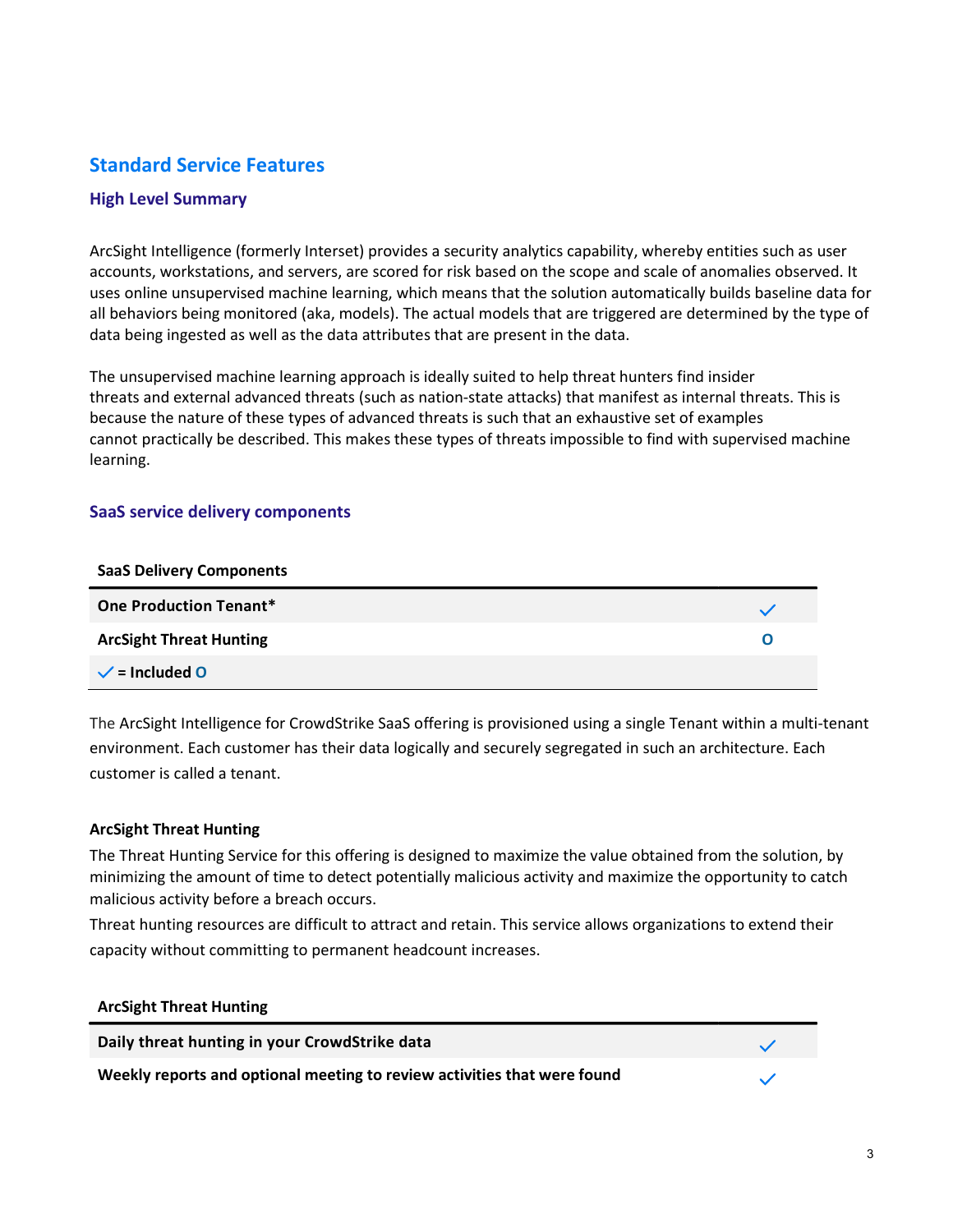Critical escalation for urgent issues discovered while threat hunting



 $\checkmark$  = Included

#### SaaS operational services

| <b>Operational Services</b> |  |
|-----------------------------|--|
| <b>Welcome Pack</b>         |  |
| <b>Help Desk Support</b>    |  |
|                             |  |
| $=$ Included                |  |

#### Architecture Components

The ArcSight Intelligence for CrowdStrike Offering is a SaaS-based analytics engine that consumes CrowdStrike EDR events, analyses those events for risky, unusual behaviors, and provides daily results back. The CrowdStrike application periodically sends data to the ArcSight Intelligence for CrowdStrike analytic engine for analysis via API integration, and analytical results are published daily via the ArcSight Intelligence UI for exploration.

The ArcSight Intelligence for CrowdStrike is a multi-tenant environment, meaning that each customer receives their own unique tenant. This tenant segregates their analyses and underlying data from all other tenants.

## Application Administration

All data provided to the ArcSight Intelligence for CrowdStrike will be considered Customer-provided SaaS Data per the Micro Focus Customer SaaS Terms. CrowdStrike is responsible for all data collection and data accuracy as part of any assessment request. Micro Focus is not responsible for the accuracy of the data provided by CrowdStrike. The import of Customer data into the ArcSight Intelligence for CrowdStrike solution requires that the information is made available to Micro Focus at the appropriate step of the ArcSight Intelligence for CrowdStrike solution and in the agreed-to format. The analysis will be performed remotely and delivered in English only.

#### Analytical Results Delivery

The ArcSight Intelligence for CrowdStrike application performs its analysis once a day at a different time for each tenant. These results include:

- entity risk scores
- anomalous events
- descriptions and visualizations for anomalous events

#### Service Support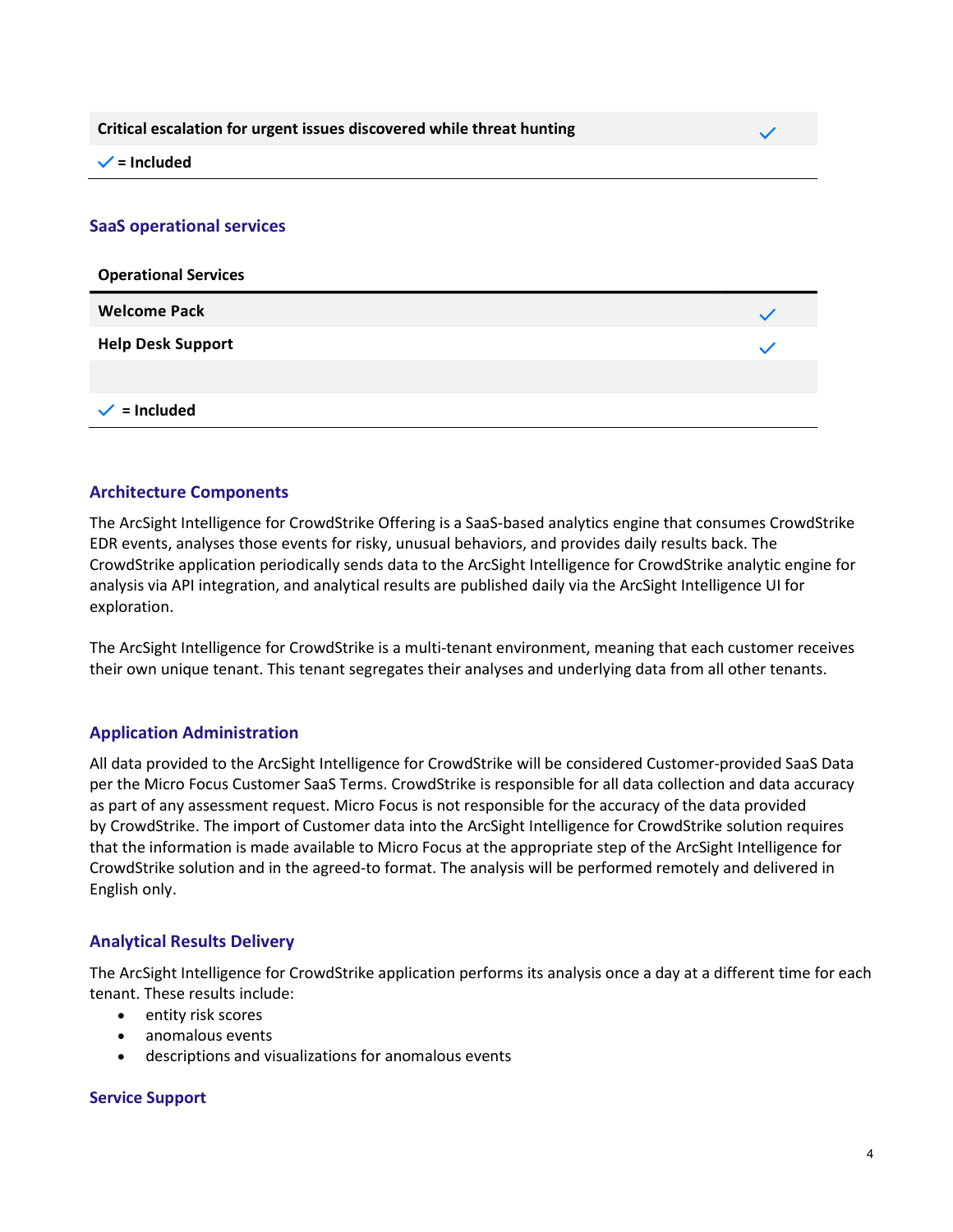The Customer may contact Micro Focus through the CyberResSupport@microfocus.com or access CyberRes Portal at https://support.cyberreshelp.com . The Micro Focus Support Team will either provide support to the Customer directly or coordinate delivery of this support. The severity of the request determines the response from the team.

| Severity                 | Technical    | Update        | <b>Target For</b> | <b>What Qualifies?</b>              |
|--------------------------|--------------|---------------|-------------------|-------------------------------------|
| Level                    | response     | Frequency     | Resolution        |                                     |
|                          | Immediate    | Hourly        | 4 hours           | Total or substantial failure of     |
|                          |              |               |                   | service. Known or suspected         |
|                          |              |               |                   | security events                     |
| $\overline{\mathcal{L}}$ | 30 mins      | Every 2 hours | 8 hours           | Significant degradation of service, |
|                          |              |               |                   | major feature inability             |
| 3                        | 4 hours      | Every 8 hours | 24 hours          | Performance issues outside the of   |
|                          |              |               |                   | the norm but not substantial        |
|                          |              |               |                   | enough to prevent usability of a    |
|                          |              |               |                   | feature. Issues with reports        |
|                          |              |               |                   | generated from within the           |
|                          |              |               |                   | customer's Tenant                   |
| 4                        | As available | As available  | Determined        | Bugs in deployed products not       |
|                          |              |               | by the            | substantial enough to prevent       |
|                          |              |               | customer          | required customer functionality     |
|                          |              |               | impact or LOE     | from being accessible but requiring |
|                          |              |               |                   | development time to resolve.        |

## Service Monitoring

Micro Focus monitors ArcSight Intelligence for CrowdStrike solution components for 24x7 availability. Micro Focus uses a centralized notification system to deliver proactive communications about application changes, outages and scheduled maintenance.

## Capacity and Performance Management

The ArcSight Intelligence for CrowdStrike SaaS environment is continually monitored for performance issues. Proactive capacity and performance management procedures are in place to ensure the architecture of the environment meets the needs of its customers. The architecture allows for addition of capacity to applications, databases and storage.

## Operational Change Management

Micro Focus follows a set of standardized methodologies and procedures for efficient and prompt handling of changes to SaaS infrastructure and application, which enables beneficial changes to be made with minimal disruption to the service. Changes to production environments are reviewed prior to implementation to ensure they are appropriately scheduled and tested before promotion to production.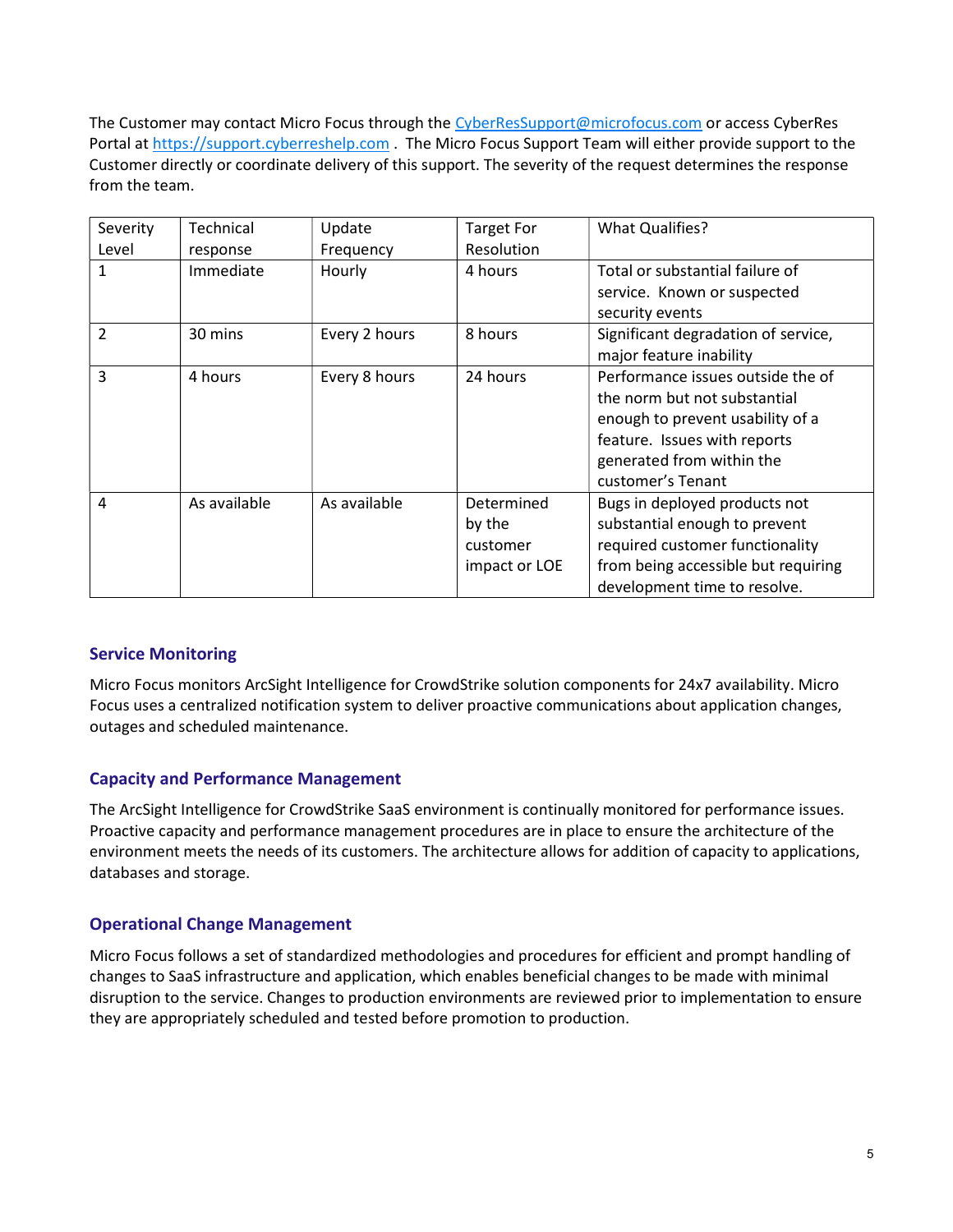# Solution Data Backup and Retention

The data backup and retention described in this section are part of Micro Focus's overall business continuity management practices designed to attempt to recover availability to Customer of ArcSight Intelligence for CrowdStrike application and access to the ArcSight Intelligence for CrowdStrike application, following an outage or similar loss of service.

The Data Backup Frequency is one (1) day and Micro Focus performs that daily backup of the ArcSight Intelligence for CrowdStrike tenant metadata and configuration data, event data and analytical results. The Backup Retention Time is thirty (30) days, meaning Micro Focus retains each daily backup for the most recent thirty (30) days ("Data Retention Time").

Micro Focus's standard storage and backup measures are Micro Focus's only responsibility regarding the retention of this data, despite any assistance or efforts provided by Micro Focus to recover or restore Customer's data.

## Disaster Recovery

## 1. Business Continuity Plan

Micro Focus SaaS continuously evaluates different risks that might affect the integrity and availability of Micro Focus SaaS. As part of this continuous evaluation, Micro Focus SaaS develops policies, standards and processes that are implemented to reduce the probability of a continuous service disruption. Micro Focus documents its processes in a business continuity plan ("BCP") which includes a disaster recovery plan ("DRP"). Micro Focus utilizes the BCP to provide core Micro Focus SaaS and infrastructure services with minimum disruption. The DRP includes a set of processes that Micro Focus SaaS implements and tests Micro Focus SaaS recovery capabilities to reduce the probability of a continuous service interruption in the event of a service disruption.

#### 2. Backups

Micro Focus SaaS utilizes cloud-native functions such as replication between primary and secondary availability zones to ensure data availability and recoverability. All replicas reside within the same governmental compliance boundary to ensure adherence to all applicable data residency regulations. Realtime replication is used between primary and standby nodes to facilitate an RPO of 2 hours (Real-time replication is used between nodes). No removable media is used at any time to ensure the protection of customer data.

# SaaS Security

Micro Focus maintains an information and physical security program designed to protect the confidentiality, availability and integrity of Customer Personal Data and confidential information (the "Micro Focus Security Program").

## Technical and Organizational Measures

This section describes Micro Focus´s standard technical and organizational measures, controls and procedures, which are intended to help protect the Customer-provided SaaS Data. Micro Focus regularly tests and monitors the effectiveness of its controls and procedures. No security measures are or can be completely effective against all security threats, present and future, known and unknown. The measures set forth in this section may be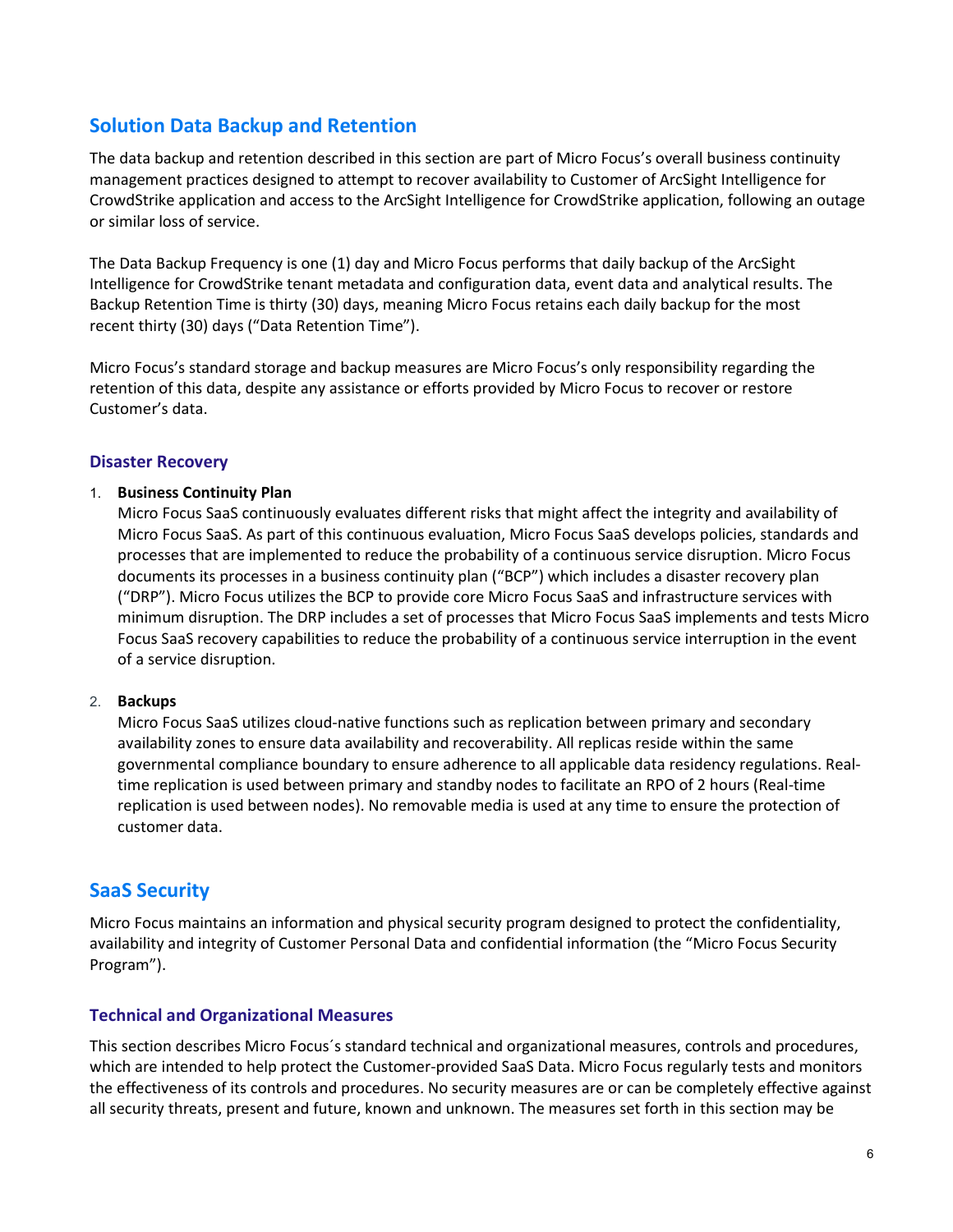modified by Micro Focus, but represent a minimum standard. Customer remains responsible for determining the sufficiency of these measures.

## Physical Access Controls

Micro Focus maintains physical security standards designed to prohibit unauthorized physical access to the Micro Focus equipment and facilities used to provide SaaS and include Micro Focus data centers and data centers operated by third parties. This is accomplished through the following practices:

- presence of on-site security personnel on a 24x7 basis;
- use of intrusion detection systems;
- use of video cameras on access points and along perimeter;
- Micro Focus employees, subcontractors and authorized visitors are issued identification cards that must be worn while on premises;
- monitoring access to Micro Focus facilities, including restricted areas and equipment within facilities; securing equipment hosting Customer-provided SaaS Data in designated caged areas; and maintaining an audit trail of access.

## Access Controls

Micro Focus maintains the following standards for access controls and administration designed to make Customer-provided SaaS Data accessible only by authorized Micro Focus personnel who have a legitimate business need for such access:

- secure user identification and authentication protocols;
- authentication of Micro Focus personnel in compliance with Micro Focus standards and in accordance with ISO27001 requirements for segregation of duties
- Customer provided SaaS data is accessible only by authorized Micro Focus personnel who have a legitimate business need for such access, with user authentication, sign-on and access controls;
- employment termination or role change is conducted in a controlled and secured manner;
- administrator accounts should only be used for the purpose of performing administrative activities;
- each account with administrative privileges must be traceable to a uniquely-identifiable individual;
- all access to computers and servers must be authenticated and within the scope of an employee's job function;
- collection of information that can link users to actions in the Micro Focus SaaS environment;
- collection and maintenance of log audits for the application, OS, DB, network and security devices according to the baseline requirements identified;
- restriction of access to log information based on user roles and the "need-to-know;" and prohibition of shared accounts.

## Availability Controls

Micro Focus´s business continuity management process includes a rehearsed method of restoring the ability to supply critical services upon a service disruption. Micro Focus's continuity plans cover operational shared infrastructure such as remote access, active directory, DNS services, and mail services. Monitoring systems are designed to generate automatic alerts that notify Micro Focus of events such as a server crash or disconnected network.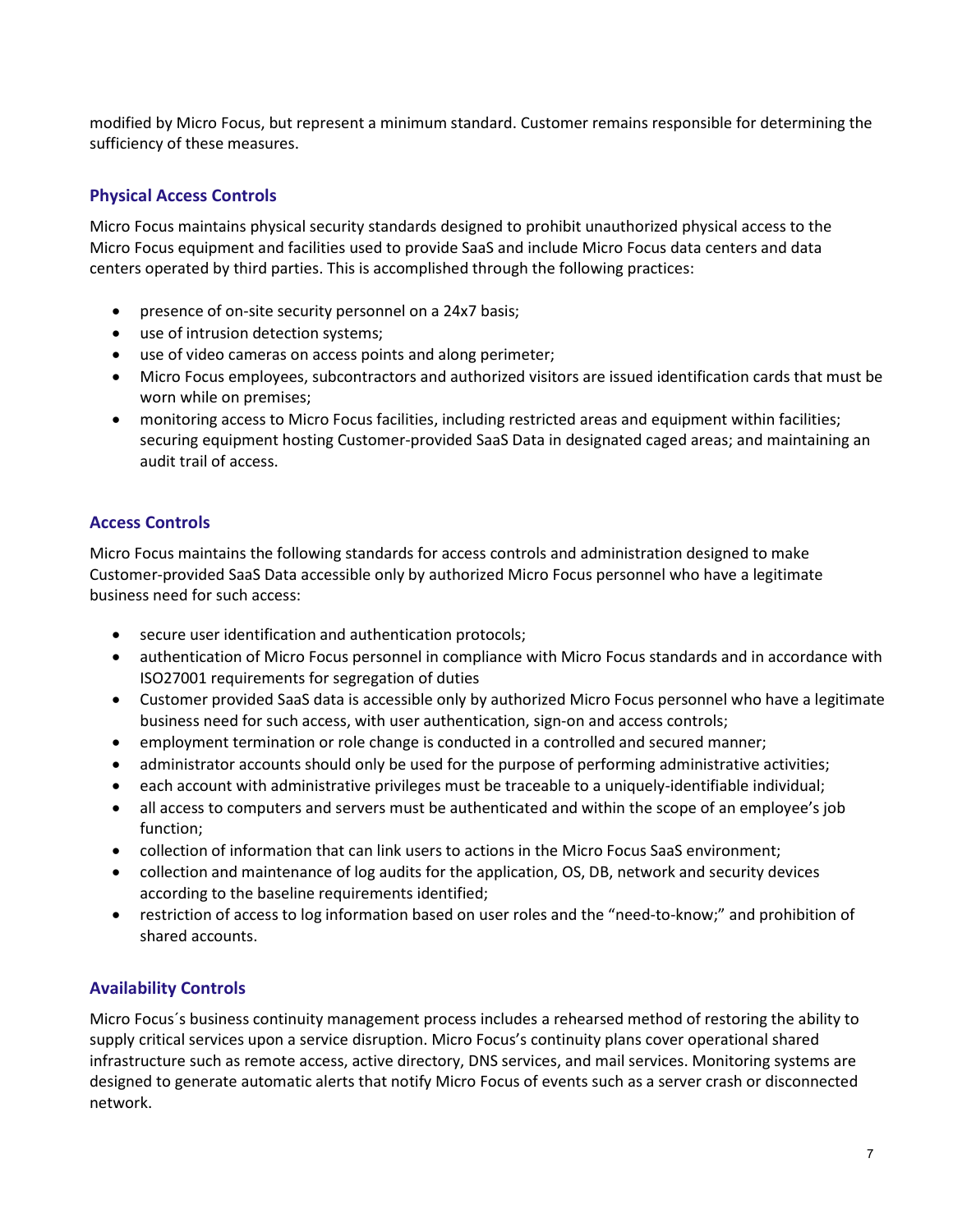Controls regarding disruption prevention include:

- uninterruptible power supplies (UPS) and backup power generators;
- at least two independent power supplies in the building; and
- robust external network connectivity infrastructure.

## Data Segregation

Micro Focus SaaS environments are segregated logically by Micro Focus SaaS access control mechanisms. Internet-facing devices are configured with a set of access control lists (ACLs), which are designed to prevent unauthorized access to internal networks. Micro Focus uses security solutions on the perimeter level such as: firewalls, IPS/IDS, proxies and content based inspection in order to detect hostile activity in addition to monitoring the environment's health and availability.

## Data Encryption

Micro Focus SaaS uses industry standard techniques to encrypt Customer-provided SaaS Data in transit. All inbound and outbound traffic to the external network is encrypted.

## Audit

Micro Focus appoints an independent third party to conduct an annual audit of the applicable policies used by Micro Focus to provide the applicable Micro Focus ArcSight Intelligence for CrowdStrike solution. A summary report or similar documentation will be provided to Customer upon request. Subject to the execution of Micro Focus's standard confidentiality agreement, Micro Focus agrees to respond to a reasonable industry standard information security questionnaire concerning its information and physical security program specific to Micro Focus SaaS provided pursuant to the applicable Supporting Material no more than once per year. Such information security questionnaire will be considered Micro Focus Confidential Information.

# Micro Focus Security Policies

Micro Focus conducts annual reviews of its policies around the delivery of SAAS against ISO 27001. Micro Focus regularly re-evaluates and updates its information and physical security program as the industry evolves, new technologies emerge or new threats are identified.

# Security Incident Response

In the event Micro Focus confirms a security incident resulted in the loss, unauthorized disclosure or alteration of Customer-provided SaaS Data ("Security Incident"), Micro Focus will notify Customer of the Security Incident and work to mitigate the impact of such Security Incident. Should Customer believe that there has been unauthorized use of Customer's account, credentials, or passwords, Customer must immediately notify Micro Focus Security Operations Center via cyberressuport@microfocus.com.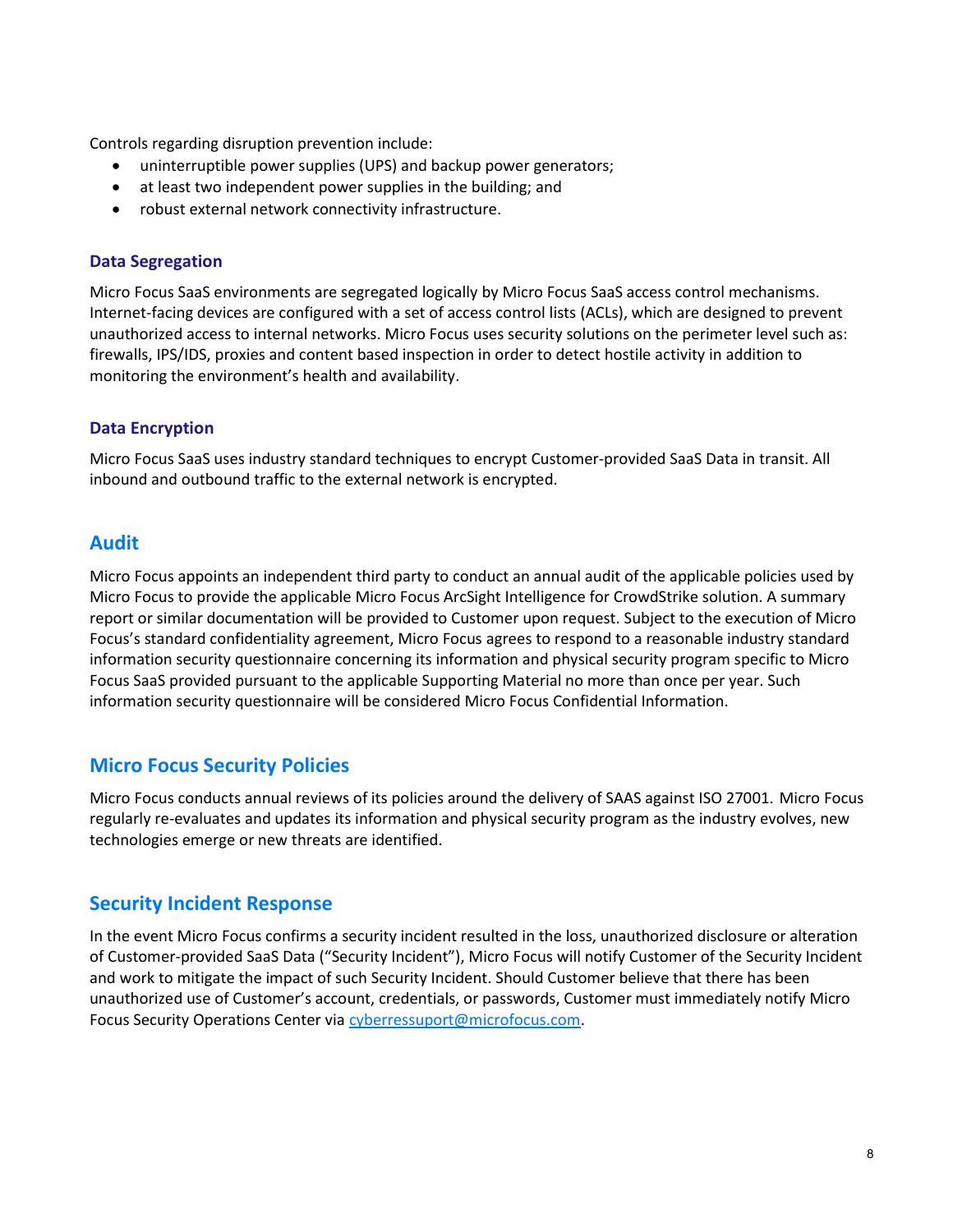# Micro Focus Employees and Subcontractors

Micro Focus requests that all employees involved in the processing of Customer-provided SaaS Data are authorized personnel with a need to access the Customer-provided SaaS Data, are bound by appropriate confidentiality obligations and have undergone appropriate training in the protection of customer data. Micro Focus requests that any affiliate or third party subcontractor involved in processing Customer-provided SaaS Data enters into a written agreement with Micro Focus, which includes confidentiality obligations substantially similar to those contained herein and appropriate to the nature of the processing involved.

# Data Subject Requests

Micro Focus will, within three (3) business days of receipt, refer to Customer any queries from data subjects in connection with Customer-provided SaaS Data.

# Scheduled Maintenance

To enable Customers to plan for scheduled maintenance by Micro Focus, Micro Focus reserves predefined timeframes to be used on an as-needed basis.

A twenty-four-hour period once a quarter starting at Saturday, midnight in the local data center region, and ending on Sunday, midnight.

 This window is considered an optional placeholder for major releases and events that could be significantly service impactful. If the window is to be exercised, and a major disruption expected, all customers should be notified no later than ten business days before.

A two-hour maintenance window once a month starting Wednesday midnight in the local data center region.

 This is for patching of environments. Patching should be done in a non-service disrupting fashion; however, some elements may require a brief outage to update properly. Customers will be notified at least five business days in advance if any actual service disruption is expected.

A four-hour maintenance window once a month starting Saturday, midnight in the local data center region.

 This time is set aside for system updates and product releases that cannot be performed without a visible customer impact. Use of this window is optional, and customers should be notified at least ten business days in advance if any outage is expected.

In case of any holiday conflicts, the regularly scheduled window will automatically fall to the following week on the same day of the week.

Micro Focus determines whether and when to apply a SaaS Upgrade to Customer's Micro Focus ArcSight Intelligence for Crowdstrike SaaS solution. Unless Micro Focus anticipates a service interruption due to a SaaS Upgrade, Micro Focus may implement a SaaS Upgrade at any time without notice to Customer. Micro Focus aims to use the Scheduled Maintenance windows defined herein to apply SaaS Upgrades. Customer may be required to cooperate in achieving a SaaS Upgrade that Micro Focus determines in its discretion is critical for the availability, performance, or security of Micro Focus ArcSight Intelligence for Crowdstrike SaaS.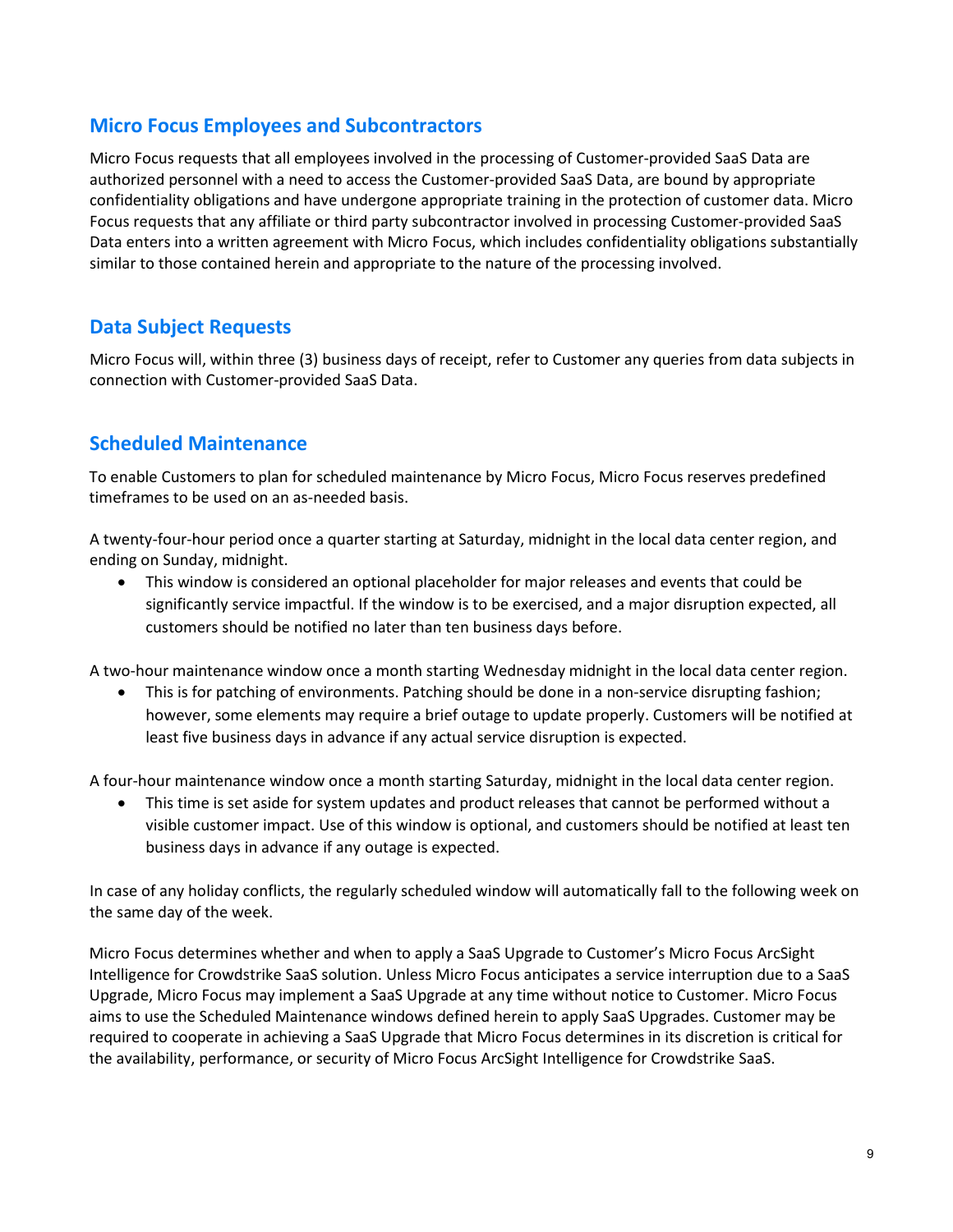# Service Decommissioning

Customer may cancel Micro Focus SaaS by providing Micro Focus with thirty (30) days written notice prior to the expiration of the SaaS Order Term ("Cancellation"). Such Cancellation shall be effective upon the last day of the then current SaaS Order Term. Upon Cancellation, expiration, or termination of the SaaS Order Term, Micro Focus may disable all Customer access to ArcSight Intelligence for CrowdStrike SaaS solution, and Customer shall promptly return to Micro Focus (or at Micro Focus's request destroy) any Micro Focus Materials.

Micro Focus will make available to Customer such data in the format generally provided by Micro Focus. The target timeframe is set forth below in the Termination Data Retrieval Period SLA section. After such time, Micro Focus shall have no obligation to maintain or provide any such data, which will be deleted in the ordinary course.

## Service Level Commitments

Micro Focus provides the following Service Level Commitments for the purpose of further measuring the quality of service that Micro Focus is delivering to the Customer.

## 1. Solution Provisioning Time SLO

Solution Provisioning is defined as the Micro Focus ArcSight Intelligence for CrowdStrike solution being available for access over the internet. Micro Focus targets to make Micro Focus ArcSight Intelligence for CrowdStrike on SaaS available within five (5) business days of the customer's purchase order (PO) being booked within the Micro Focus order management system.

## 2. Tenant Off boarding SLO

Micro Focus guarantees a tenant off boarding time of two days from the time in which the Customer submits the formal written request.

## 3. User Removal SLO

Micro Focus guarantees that after the completion of this request, analytical results about the removed user will no longer be stored or available within the application

## 4. Analytical Results SLA

Data to analyze is moved from the CrowdStrike Cloud to the ArcSight Intelligence Cloud Service via API. This upload happens continuously, and results in the collection of data within the tenant's storage area (e.g. S3). At a scheduled daily start time, Intelligence will analyze the pending data from a tenant, analyze the collected data, and publish the analytical results back for consumption by the Client, within their assigned tenant.

Micro Focus guarantees that the files in the tenant's daily set events will be analyzed and the results published to the application's user interface before a specified time for each tenant, every 24-hour period, at least 99% of the time.

#### 5. Measurement Method

On a quarterly basis, the availability of the Analytics Results will be measured using the measurable days in the quarter (total days minus planned downtime, including maintenance, upgrades, etc.) as the denominator. The numerator is the denominator minus the number of days where a tenant's deadline is not met, to give the percentage of days that met the SLA (e.g. 119 days / 120 possible days = 99% availability).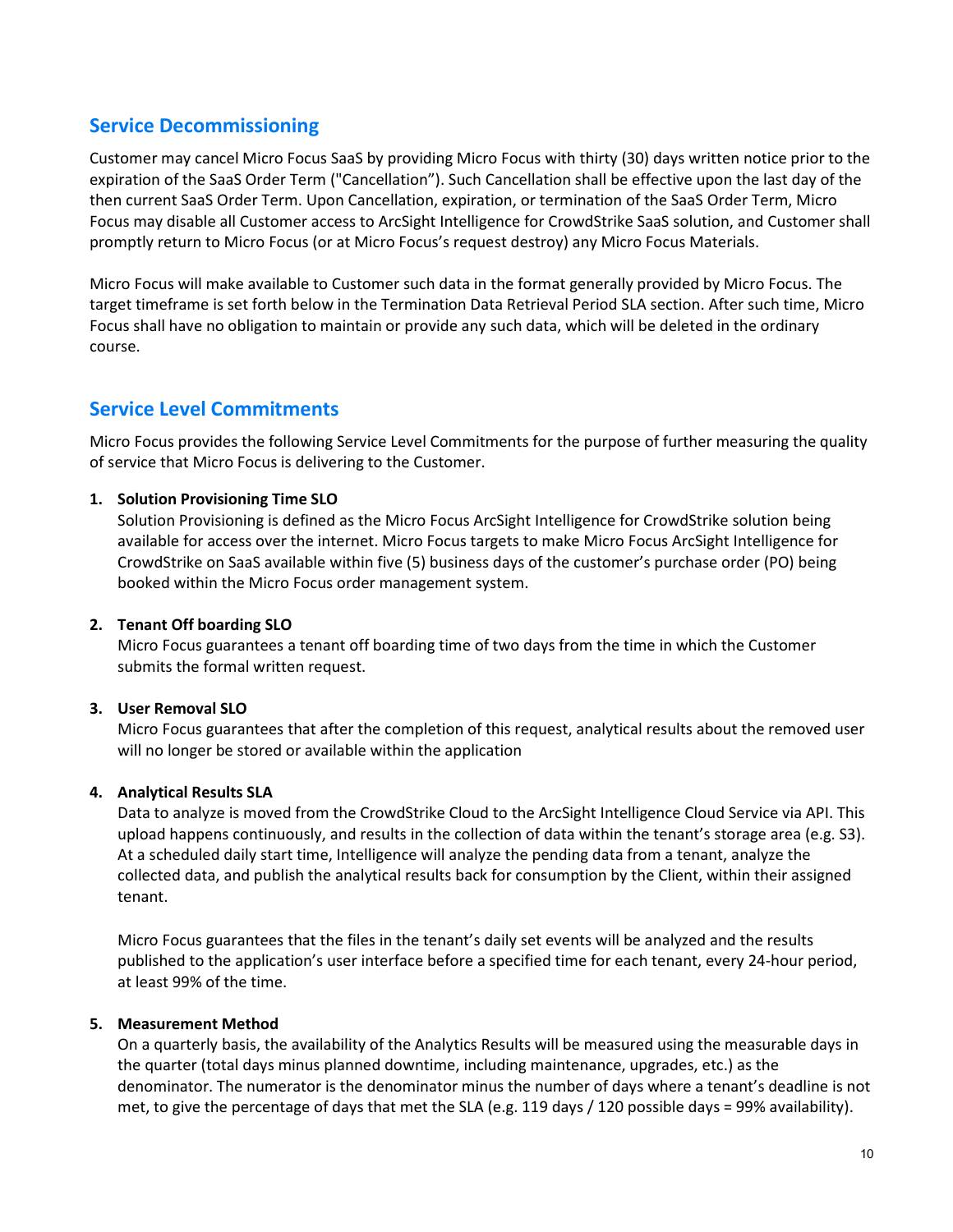## 6. Boundaries and Exclusions

The Analytical Results SLA Metric shall not apply in any of the following exceptions, and neither the ArcSight Intelligence for CrowdStrike will be considered unavailable nor any Service Level Failure be deemed to occur in connection with any failure to meet the requirement or impaired ability of Customer or its Authorized Users to access or use the ArcSight Intelligence for CrowdStrike solution:

- Overall Internet congestion, slowdown, or unavailability
- Unavailability of generic Internet services (e.g. DNS servers) due to virus or hacker attacks
- Force majeure events as described in the terms of the SaaS agreement
- Actions or omissions of Customer (unless undertaken at the express direction of Micro Focus) or third parties beyond the control of Micro Focus
- Unavailability due to Customer equipment or third-party computer hardware, software, or network infrastructure not within the sole control of Micro Focus
- Scheduled Maintenance
- Scheduled Version Updates

## 7. Reporting

Micro Focus will provide Analytical Results SLA Report ("SLA Report") to the Customer upon request. If the Customer does not agree with the SLA Report, written notice of non-agreement must be provided to Micro Focus within fifteen (15 days) of receipt of the SLA Report

## Termination Data Retrieval Period SLO

The Termination Data Retrieval Period is defined as the length of time in which the customer can retrieve a copy of their customer ArcSight Intelligence for CrowdStrike data from Micro Focus. Micro Focus targets to make available such data for download in the ArcSight Intelligence for CrowdStrike format generally provided by Micro Focus for 30 days following the termination of the SaaS Order Term. Standard Service Requirements.

## Roles and Responsibilities

This section describes general Customer and Micro Focus responsibilities relative to the ArcSight Intelligence for CrowdStrike SaaS solution. Micro Focus's ability to fulfill its responsibilities relative to SaaS is dependent upon Customer fulfilling the responsibilities described below and elsewhere herein:

## Customer Roles and Responsibilities

| <b>Customer Role</b>         | <b>Responsibilities</b>                                                                                                                                         |  |
|------------------------------|-----------------------------------------------------------------------------------------------------------------------------------------------------------------|--|
| <b>Business owner</b>        | Owns the business relationship between the customer and<br>$\bullet$<br>Micro Focus                                                                             |  |
|                              | Owns the business relationship with the range of departments<br>$\bullet$<br>and organizations using the ArcSight Intelligence for<br>CrowdStrike SaaS solution |  |
|                              | Manages contract issues<br>$\bullet$                                                                                                                            |  |
| <b>Subject Matter Expert</b> | Leverages & educates other users about the product<br>٠<br>functionality designed by the ArcSight Intelligence for<br>CrowdStrike SaaS solution                 |  |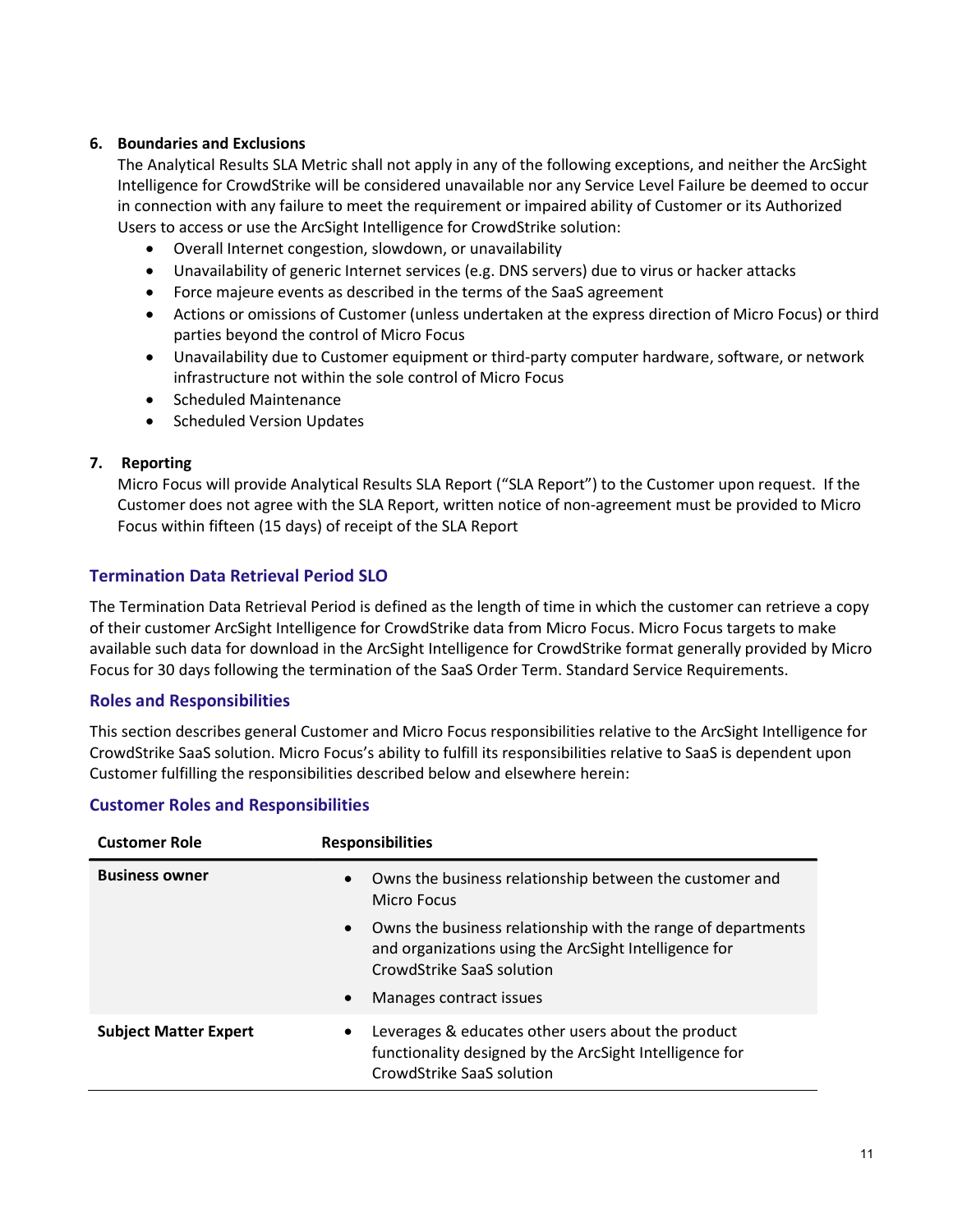Provides periodic feedback to the ArcSight Intelligence for CrowdStrike Administrator

## Micro Focus Roles and Responsibilities

| <b>Micro Focus Role</b>        | <b>Responsibilities</b>                                                                                                                                                                                                |
|--------------------------------|------------------------------------------------------------------------------------------------------------------------------------------------------------------------------------------------------------------------|
| <b>Primary Support Contact</b> | Serves as the customer liaison to Micro Focus                                                                                                                                                                          |
| (PSC)                          | Coordinates Micro Focus resources including system and<br>process experts as necessary as well as day to day issues<br>with the SOC staff                                                                              |
|                                | Facilitates ongoing mentoring                                                                                                                                                                                          |
|                                | Coordinates with the customer during required and<br>periodic maintenance                                                                                                                                              |
|                                | Oversees the customer onboarding process                                                                                                                                                                               |
| <b>Service Operation Staff</b> | Primary point of contact for service requests.                                                                                                                                                                         |
| (SOC)                          | The Service Operations Center staff is responsible for all<br>$\bullet$<br>services such as support and maintenance, or issues<br>regarding availability of the ArcSight Intelligence for<br>CrowdStrike SaaS solution |
|                                | Provides 24x7 application support                                                                                                                                                                                      |
| <b>Operations staff (Ops)</b>  | Monitors the ArcSight Intelligence for CrowdStrike<br>SaaS solution for availability                                                                                                                                   |
|                                | Provides 24x7 SaaS infrastructure and application support                                                                                                                                                              |
|                                | Performs system-related tasks such as backups, archiving,<br>and restoring instances according to Micro Focus's standard<br>practices                                                                                  |

#### Assumptions and Dependencies

This Service Description is based upon the following assumptions and dependencies between the Customer and Micro Focus:

- Customer must have internet connectivity to access this Micro Focus ArcSight Intelligence for CrowdStrike SaaS Service.
- Micro Focus ArcSight Intelligence for CrowdStrike SaaS Service will be performed remotely and delivered in English only.
- A SaaS Order term is valid for a single application deployment, which cannot be changed during the SaaS Order term.
- The service commencement date is the date on which Customer´s purchase order (PO) is booked within the Micro Focus order management system.